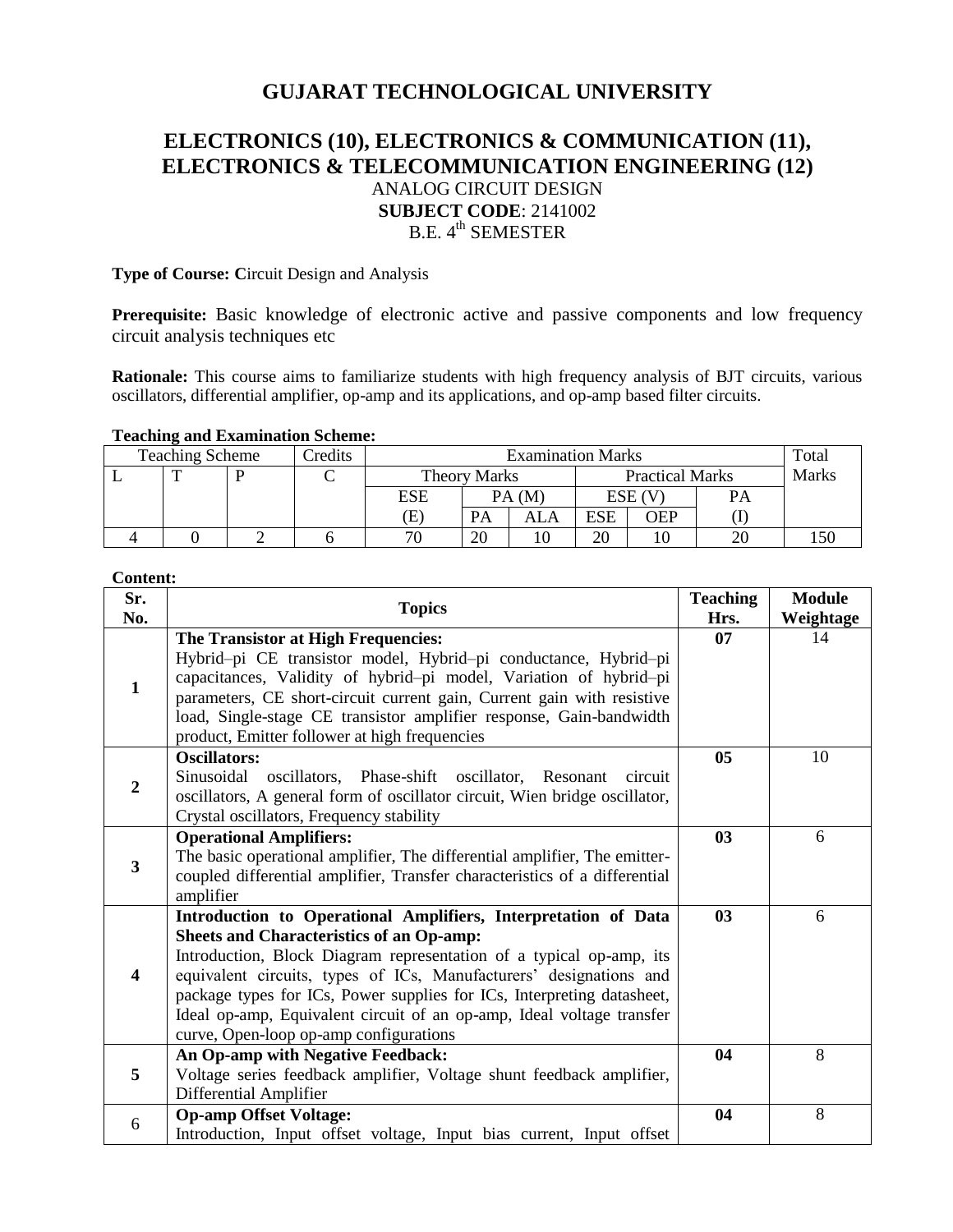|                | current, Total output offset voltage, Thermal Drift, Effect of variation<br>in power supply voltages on offset voltage, Change in input offset<br>voltage and input offset current with time, Other temperature and<br>supply voltage sensitive parameters, Noise                                                                                                                                                                                                                                                                                                                                                                               |    |        |
|----------------|-------------------------------------------------------------------------------------------------------------------------------------------------------------------------------------------------------------------------------------------------------------------------------------------------------------------------------------------------------------------------------------------------------------------------------------------------------------------------------------------------------------------------------------------------------------------------------------------------------------------------------------------------|----|--------|
| $\overline{7}$ | <b>General Linear Applications:</b><br>DC and AC Amplifiers, AC amplifiers with single supply voltage,<br>Peaking amplifier, Summing, Scaling and Averaging Amplifier,<br>Instrumentation Amplifier – its block diagram along with applications,<br>Differential input and differential output amplifier, Voltage-to-current<br>converter with floating load (low voltage DC voltmeter, low voltage<br>AC voltmeter, Diode match finder, Zener diode tester, Light emitting<br>diode tester), Current-to-voltage converter, Integrator, Differentiator                                                                                          | 08 | 15     |
| $\,8\,$        | <b>Comparators and Converters:</b><br>Comparator, Zero crossing detector, Schmitt Trigger, Voltage limiters,<br>Clipper and clampers, Absolute value output circuit, Peak detector,<br>Sample and hold circuit, Precision rectifier - Half/Full Wave, Square,<br>Triangular and Saw tooth wave generator, Common mode<br>configuration and common mode rejection ratio, Slew rate and its<br>equations, Effect of slew rate in applications                                                                                                                                                                                                     | 06 | 11     |
| 9              | <b>Specialized ICs and its Applications:</b><br>a. 555 Timer and its applications:<br>diagram,<br>Monostable<br><b>Block</b><br>and<br>Astable<br>multivibrator,<br>Applications as Frequency divider, Square wave generator<br>b. Phase Locked Loops and its Applications:<br>Block diagram and operation, Applications as Frequency Multiplier,<br>Frequency Shift Keying<br>c. Design of Power Supply:<br>Simple op-amp voltage regulator, Three terminal voltage regulators,<br>Fixed and adjustable voltage regulators (78XX, LM317), Heat sink,<br>Dual power supply (LM320, LM317), Basic switching regulator and its<br>characteristics | 04 | $\tau$ |
| 10             | <b>Op-amp based Filter Circuits:</b><br>Classification of filters, Magnitude and frequency scaling, Magnitude<br>and attenuation characteristics of ideal and practical filters, Design<br>parameter Q and $\omega$ 0, Biquad (Universal) filter design, Butterworth low-<br>pass and high-pass filters - 1st and 2nd order circuits design,<br>Butterworth pole location, Sallen and key circuit, Butterworth bandpass<br>filters - frequency transformation, Deliyannis - friend Circuit,<br>Chebyshev filter characteristics, Band reject filters                                                                                            | 08 | 15     |

## **Suggested Specification table with Marks (Theory):**

| <b>Distribution of Theory Marks</b> |       |              |              |           |  |  |  |
|-------------------------------------|-------|--------------|--------------|-----------|--|--|--|
| . Level                             | Level | Level .<br>д | N<br>' Level | E Level   |  |  |  |
|                                     |       | ΠJ           |              | <b>1.</b> |  |  |  |

**Legends: R: Remembrance; U: Understanding; A: Application, N: Analyze and E: Evaluate and above Levels (Revised Bloom's Taxonomy)**

Note: This specification table shall be treated as a general guideline for students and teachers. The actual distribution of marks in the question paper may vary slightly from above table.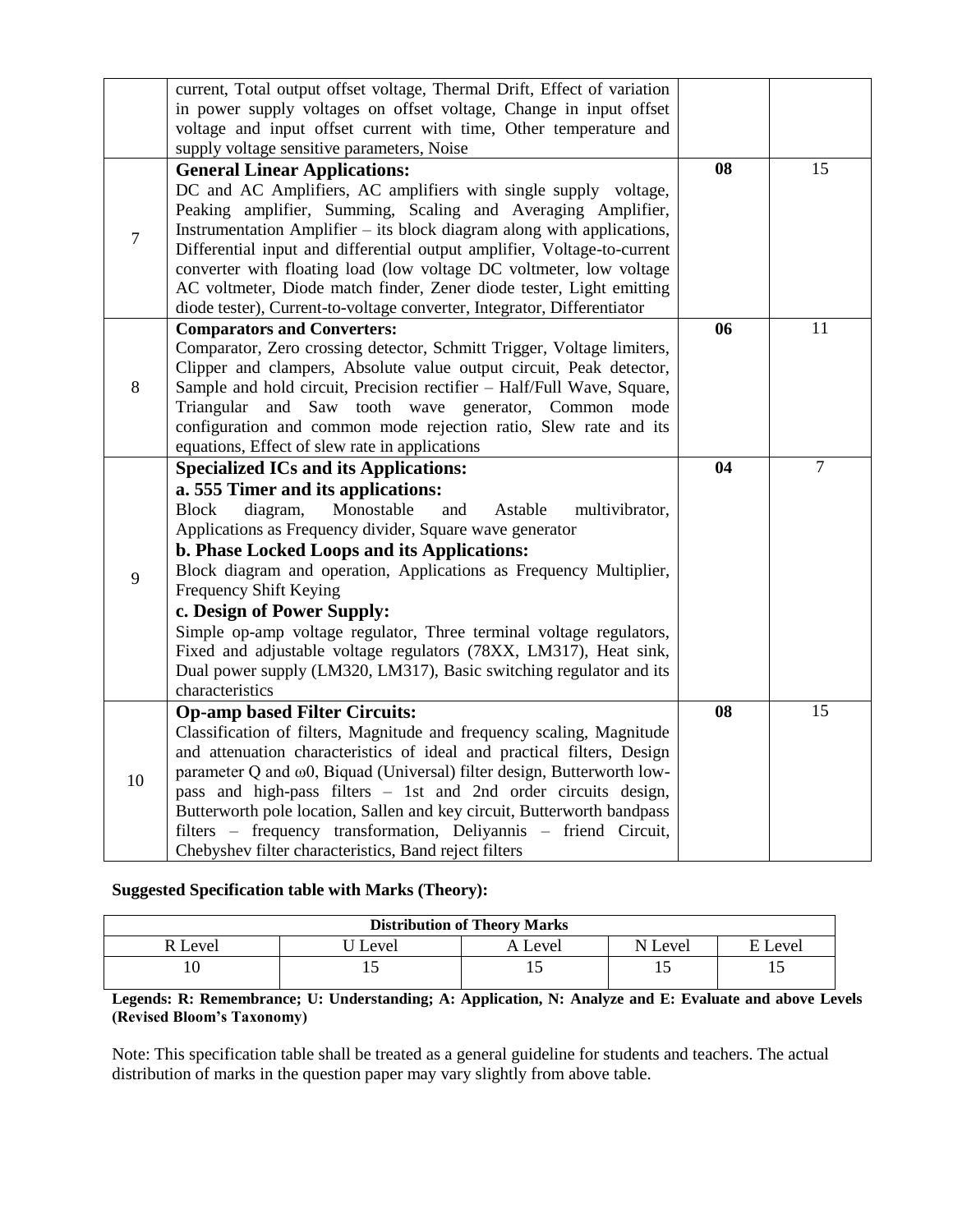#### **Reference Books:**

- 1. Electronics Device and Circuits by Jacob Milman, Christos C. Halkias, Chetan D. Parikh, Tata Macgraw Hill Publication [Second Edition].
- 2. Op-amps and Linear Integrated Circuits, Ramakant A. Gaikwad, Fourth Edition, PHI.
- 3. Electronics Principles by Albert Malvino [seventh Edition]

### **Course Outcomes:**

After successful completion of the course students should be able to:

- **1.** To analyze BJT circuits at high-frequency.
- **2.** To analyze various oscillator circuits.
- **3.** To analyze differential amplifier circuit.
- **4.** To interpret and measure op-amp parameters.
- **5.** To analyze various application circuits designed using op-amp.
- **6.** To design Biquad filer circuits.
- **7.** To design Sallen and Key filter circuits.
- **8.** To design Delyiannis-Friend circuits

#### **List of Experiments:**

- **1.** To build transistor based RC phase shift oscillator circuit, and measure and verify its frequency of operation.
- **2.** Measurement of input and output offset voltage of 741 ICs.
- **3.** To configure op-amp in voltage follower mode and to measure its slew rate.
- **4.** To configure op-amp in inverting and non-inverting amplifier mode and measure their gain and bandwidth.
- **5.** To prepare precision rectifier using op-amp and verify its operation using measurements.
- **6.** To prepare full-wave rectifier using op-amp and verify its operation using measurements.
- **7.** To measure PSRR and CMRR of given op-amp.
- **8.** To design Schmitt trigger circuit using op-amp and take measurements.
- **9.** To design, build astable and monostable multivibrators using 741 IC and verify their operation using measurements by observing waveforms.
- **10.** To design, build and obtain the frequency responses of first order low pass and band pass active filters.
- **11.** To build op-amp based Weign bridge oscillator circuit, and measure and verify its frequency of operation.
- **12.** Design the following amplifiers:
	- a. A unity gain amplifier
	- b. A non-inverting amplifier with a gain of 'A'
	- c. An inverting amplifier with a gain of 'A'

Apply a square wave of fixed amplitude and study the effect of slew rate on the three type of amplifiers.

- **13.** Design and test the integrator for a given time constant.
- **14.** Design a second order butter-worth band-pass filter for the given higher and lower cut-off frequencies.
- **15.** Design and test a notch filter to eliminate the 50Hz power line frequency.
- **16.** Design and test a function generator that can generate square wave and triangular wave output for a given frequency.